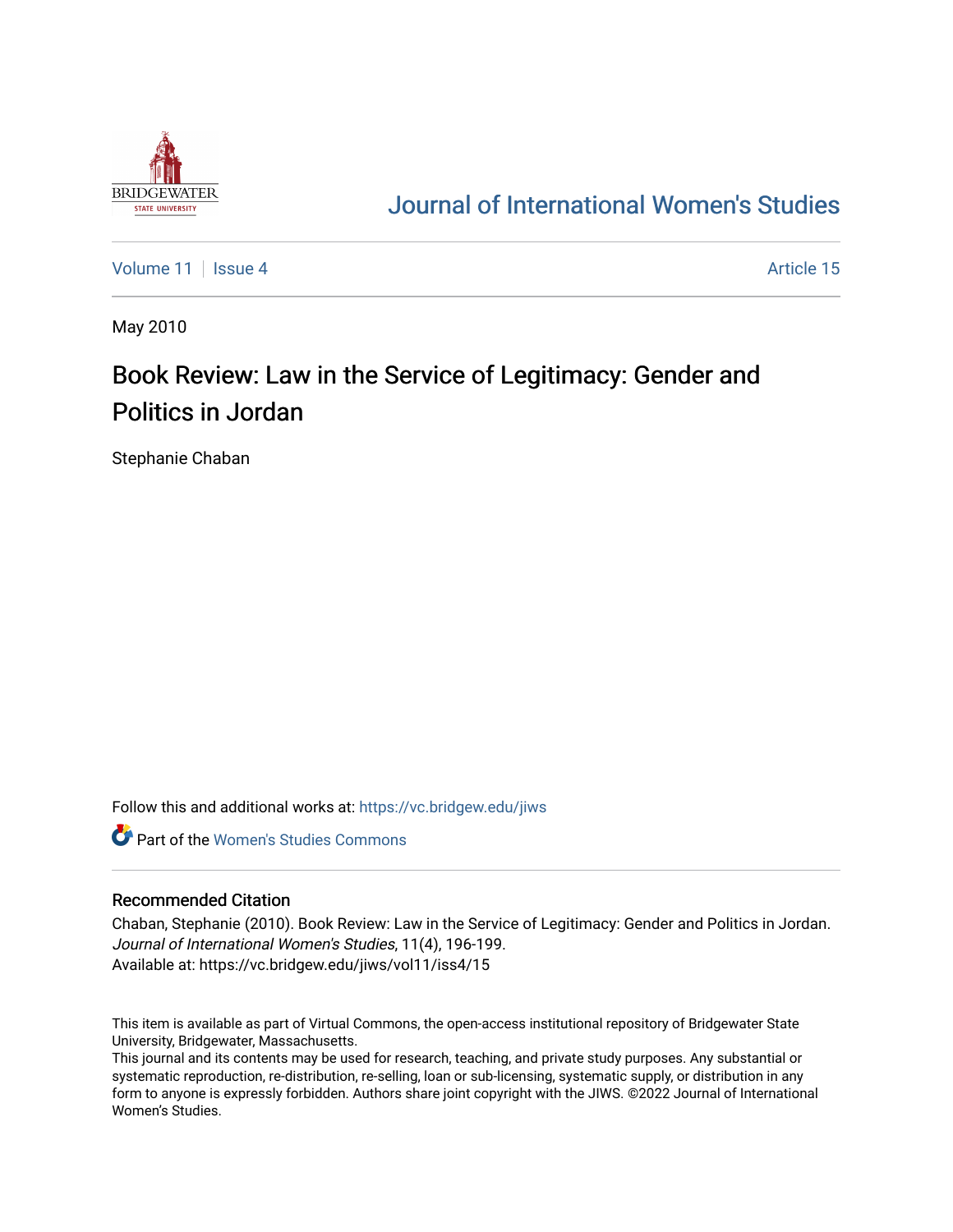*Law in the Service of Legitimacy: Gender and Politics in Jordan.* 2009. Catherine Warrick. Surrey: Ashgate Publishing Limited. 205 pp. \$99.95 (Hardcover).

## Reviewed by Stephanie Chaban<sup>[1](#page-1-0)</sup>

Catherine Warrick's book, *Law in the Service of Legitimacy: Gender and Politics in Jordan,* uses the country of Jordan as a case study when considering the relationship between culture and political legitimacy. Specifically, Warrick examines how and why a legal system maintains traditional social practices that discriminate against women while simultaneously advocating for reform that affords women new rights and opportunities. The answer to this complicated balancing act is the need to cultivate a specific form of legitimacy for the government, in Jordan's case the monarchy, since other democratic systems are not in place or are limited.

The concept of legitimacy in this study refers to work done by Habermas on the theory of legitimation crisis and advanced capitalist states. Habermas argued that such a state "contains inherent contradictions in its required functions" (34). According to Habermas, such contradictions threaten a state's legitimacy. Warrick notes that claims to cultural 'authenticity' are one way for a state to prove legitimacy when it suffers from concerns over legitimation. Jordan, like many other Arab states, has what Warrick refers to as a dual legal system; a secular legal system (perceived as European) coupled with a religious (*shari'a*) code that regulates personal status issues (marriage, divorce, etc.). She argues that, contrary to popular belief, such codes have mutually informed each other over the years. Thus, while the use of *shari'a* law implies a sense of authenticity with the majority Muslim population, it is well documented that such laws are influenced by previously present European codes. Likewise, secular laws (viewed as imports) contain elements of Islamic influence. Both of these systems are employed by the Jordanian state, at various times, to bolster the state's own legitimacy in the eye's of the people. The dual legal system is also what allows each of Jordan's political sectors (nationalists, Islamists, liberals) to view the state as 'legitimate,' i.e., there is something in the legal code to appease everyone. This struggle between cultural authenticity and secular importation in the Jordanian legal system proves to be a source of tension for the state in its bid for the right to rule.

In the early chapters Warrick chooses to focus on the more contentious aspects of Jordan's Criminal Law which, she admits, have a tendency to capture the West's attention: the state's response to rape and honor-related crimes. Warrick argues that, "…such practices and the legal environments surrounding them should be understood as the product of a relationship among law, politics and culture that exists in all systems and is tied to political contestation and, ultimately, to state legitimacy" (61). Examining three specific articles of the Jordanian Penal Law, Warrick reveals a complex and confusing system of impunity and misguided gender equality. In a brief section on rape, it is noted that a rapist might avoid prosecution should he marry his victim. There are complex reasons for this option that focus more so on the preservation of social order rather than

Journal of International Women's Studies Vol. 11 #4 May 2010 196

 $\overline{a}$ 

<span id="page-1-0"></span><sup>&</sup>lt;sup>1</sup> M.A., Women's Studies, Project Manager, 'Women and Security,' Geneva Centre for the Democratic Control of Armed Forces (DCAF), Ramallah Office, San Diego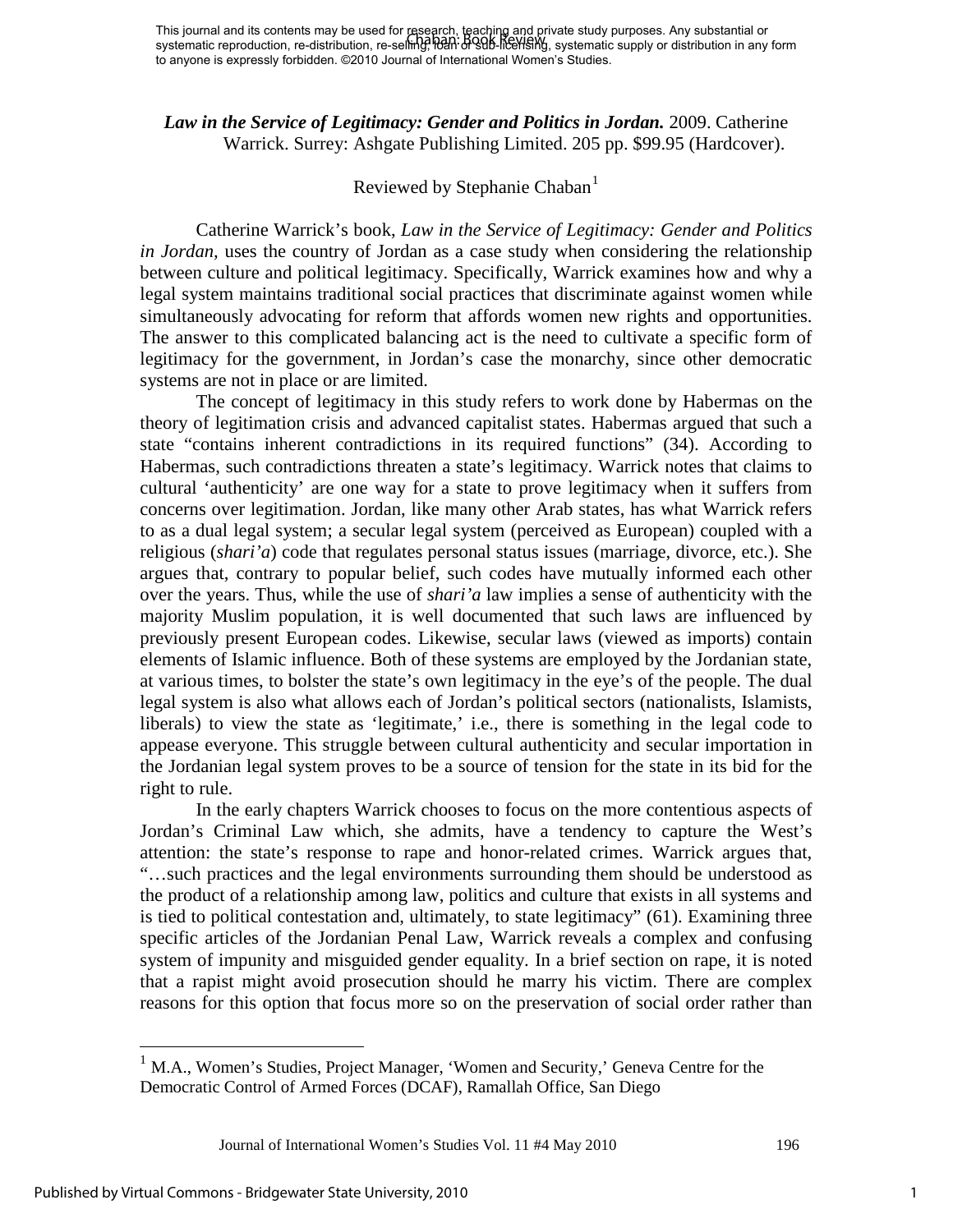the victim's situation. To appease this social order, Jordan's innovation to the law is to resume prosecution of the rapist should he attempt to divorce his wife/victim. According to Warrick, such a choice is grounded in "social problem-solving rather than criminal justice" (67).

Examining in detail the articles of the Penal Law related to honor-related crimes, Warrick notes that only one article, the recently amended Article 340, specifically addresses honor crimes. While the monarchy has supported the cancellation of this article, it is seen by many as promoting a virtuous society and, for some, proves to be the marker of tradition and religion. Thus, the state has merely amended it allowing for a wife to commit an honor-related crime under certain circumstances against her husband. Despite this effort at misguided gender equality, few women will benefit from the change in the amendment; few wives kill their husbands in Jordan, and the definition of adultery is somewhat muddled given the acceptance of polygamy. In fact, the number of women murdered in the name of honor increased in 2002, after the revision.

Interestingly, while Article 340 is commonly associated with honor-related crimes, the Penal Law's Article 98 is utilized more frequently with regard to honorrelated criminal impunity. Article 98 allows for lightened sentences for those who commit crimes in a 'furious passion.' While the text is gender-neutral and does not employ an honor defense, it does manage to redefine the victim as the guilty party. Thus, a man who kills his female family member in a fit of anger for a perceived transgression potentially will be given a lighter sentence because the victim so enraged him and he couldn't control himself. Warrick notes that prosecution of such crimes is heavily dependent on the influence and bias of the judiciary who often appear to have some independence in deciding these matters. Finally, Warrick discusses Article 99 that allows the victim of a crime to 'drop the charges' in a prosecution, resulting in a significantly reduced sentence for the accused. In the instance of honor-related crimes, it is often the same family that is victim and victimizer. The article thus allows for those complicit in the crime to be 'forgiven' by their own family and receive a reduced sentence. As for protective measures, women who are at risk for honor-related crimes are commonly put in protective custody, often a woman's prison, as another act that redefines the victim as the guilty party. The state argues that this is the only real solution given that it is easier to detain the woman than the multiple family members willing to kill her.

In much of the Middle East, the definition of female citizenship is a contentious issue; many women who marry non-citizens cannot pass their citizenship on to their children or their spouses. The same is true for Jordan as expressed in its Nationality Law. While many outside the Middle East might view the limits on female citizenship as a cultural relic, Warrick argues that such treatment is implemented in the state's interest. She argues that, "…gendered nationality laws, which have several sources, serve a dual purpose: they facilitate state claims to legitimacy through the maintenance of traditional practices, and they serve a demographic purpose in managing the perceived nature of citizenry" (96). Thus, the support of a discriminatory nationality law is a matter of the state choosing its battles and weighing the repercussions of displeasing certain vocal or politically powerful sectors of society and less so about fulfilling a traditional or religious mandate.

Similar to women's access to citizenship, women's access to divorce in much of the Middle East is limited, most often expressed in the local interpretation of the

Journal of International Women's Studies Vol. 11 #4 May 2010 197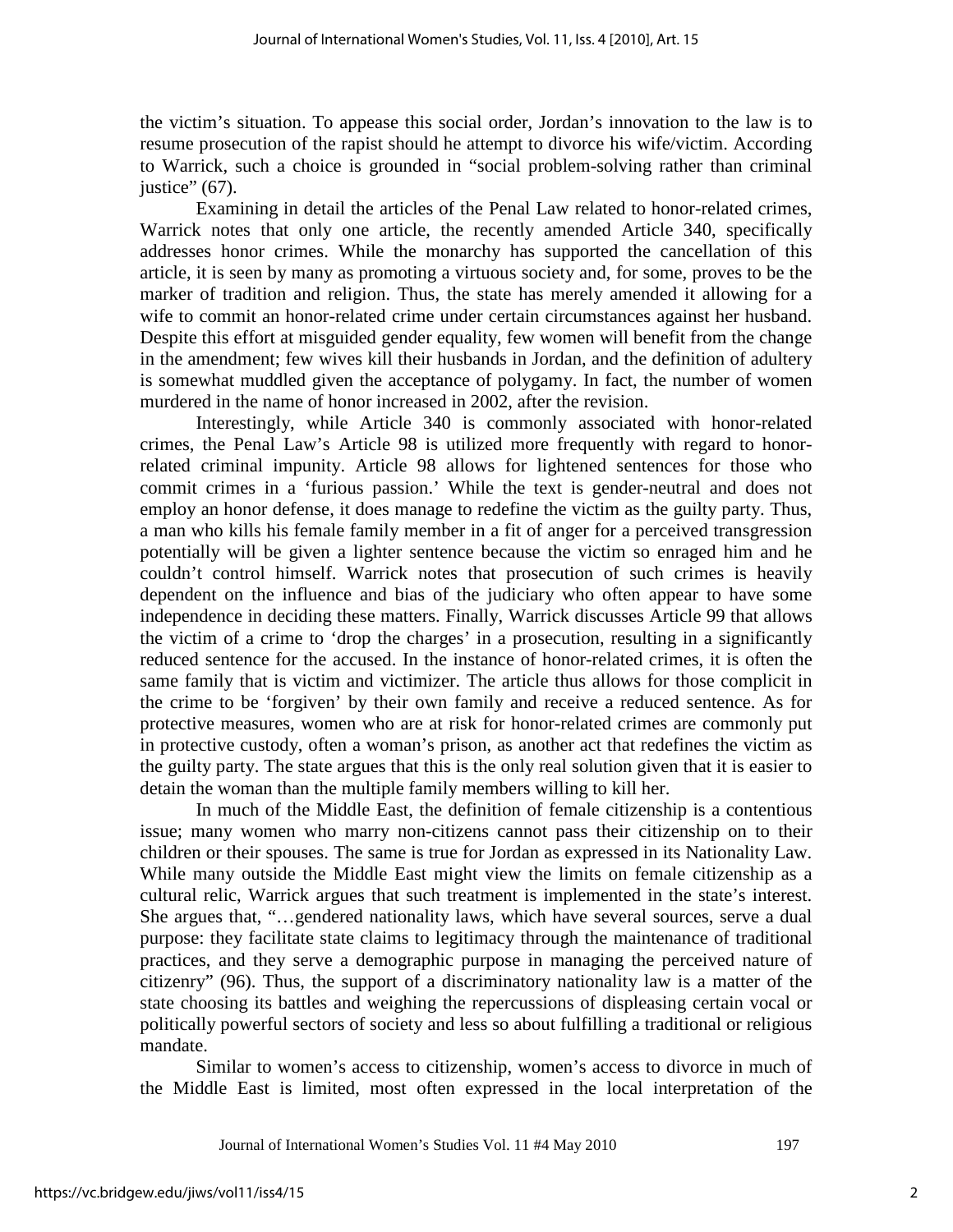country's own personal status law. Since 2001, Jordan has accepted the practice of *khul'* (wife-initiated divorce) as part of a piecemeal overhaul of their Personal Status Law begun in 1999. While activists have contested the contents of the Law, few challenge its existence. The practice of *khul'* counters the practice of *talaq* (husband-initiated divorce, also known as universal repudiation). Thus, instead of restricting or eliminating *talaq*, the state offered *khul'*, which is argued to be a more 'authentic' version of *shari'a* (some argue that *khul'* was common in the region in the previous centuries). In this respect, the state appears to want to rectify gender-based discrimination within the Personal Status Law, which also means challenging *shari'a*. However, the piecemeal aspect of the reform coupled with the framework of authenticity highlights how the Jordanian government seeks to avoid controversial decisions in order to preserve its legitimacy.

Warrick also considers the presence of women in institutions of state power, highlighting decisions full of contradictions. Efforts to integrate women into the National Parliament and the armed forces are actually more progressive in comparison to legal reform, but gains made are gradual and allow for the limited expression of women's abilities. In the 1990s there was a demand, for the most part instigated by the women's movement, to implement a women's quota in the lower houses of Parliament. In 2003, the state finally complied and a women's quota was created resulting in a reserve of six out of 110 seats (5.5%). While this served as an increase in women's political participation (previously there had only ever been one female parliamentarian) the political space was not markedly transformed or feminized. Additionally, Warrick argues that based on the way in which the quota was divided within Jordan's governorates, it disadvantaged candidates in the urban areas (where the majority of women candidates are concentrated) and favors conservatives (who are in rural areas and tend to run female candidates to further their own agendas).

Interestingly, within the armed forces, women's participation and service is palpable and has not been viewed as controversial. Supported by the monarchy due to the military career of the current king's sister, women's integration into the armed forces has not been promoted through the language of rights and equality and, thus, has not been viewed as a direct challenge to tradition or to gender roles. In fact, while female service members receive the same training as their male counterparts, they are also issued modest uniforms and are utilized to promote gendered services such as maternal health initiatives. Warrick concludes that while gradualism and the avoidance of public conflict have contributed to the integration of women into these institutions, the support of the monarchy has proven to be the greatest success factor.

In the midst of this reform, the women's movement has been present, but not as a direct opponent to the state. The movement is comprised of prominent NGOs and semigovernmental organizations run by well-educated urban women who strengthen the royal-liberal party line. In this environment, the tactic of the women's movement has been the 'incrementalist approach.' Interestingly, and similar to the monarchy's own reform tactics, such an approach has resulted in the reform of a handful of laws and has promoted the development of domestic violence shelters and Jordan's accession to CEDAW (with reservations).

Warrick offers other forms of small-scale progress made within Jordan's institutional frameworks. Two domestic violence shelters have sprung up in recent years that work in conjunction with a Family Protection Department at the police station,

Journal of International Women's Studies Vol. 11 #4 May 2010 198